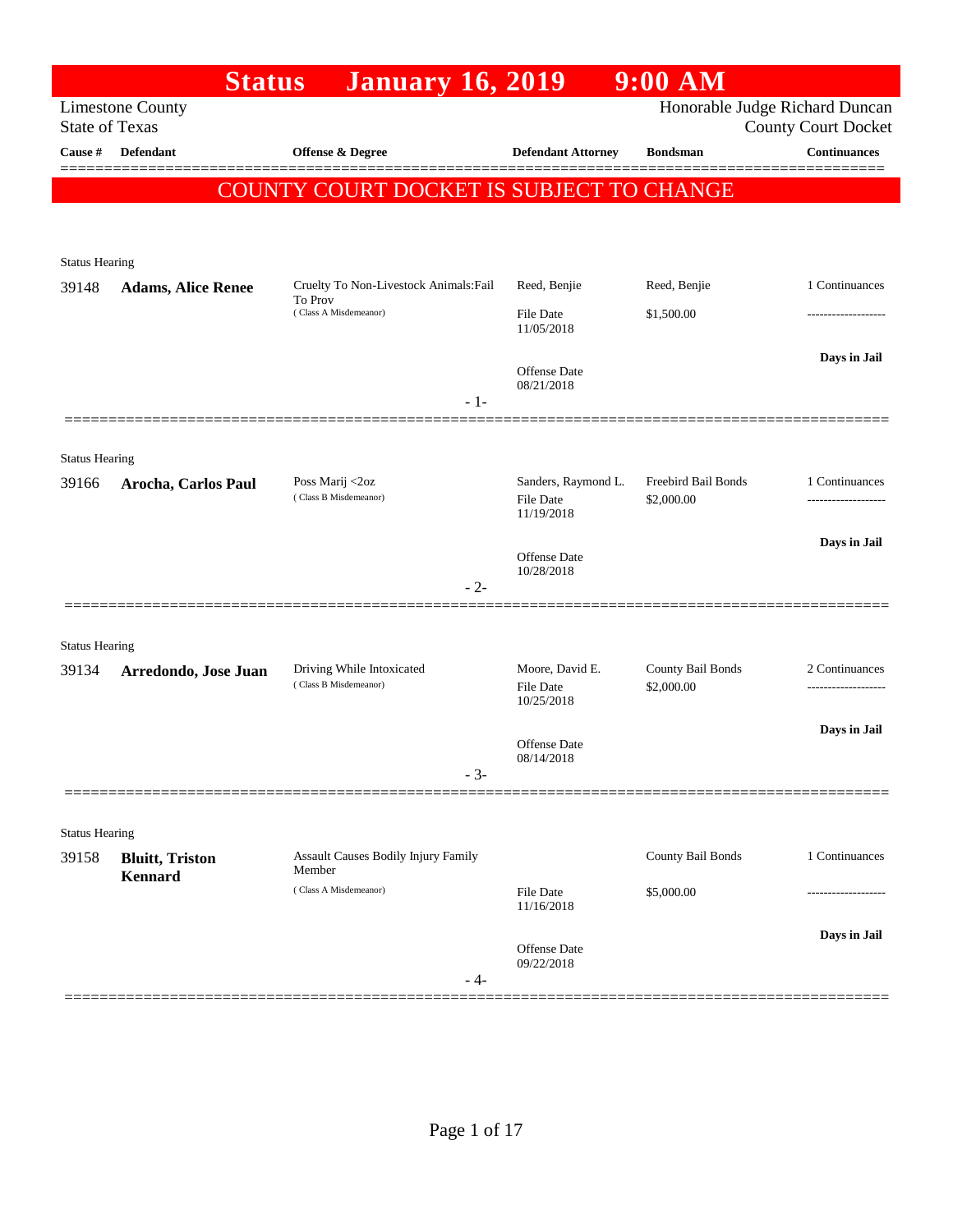|                                | <b>Status</b>           | <b>January 16, 2019</b>                        |                                                | $9:00$ AM                  |                                                              |
|--------------------------------|-------------------------|------------------------------------------------|------------------------------------------------|----------------------------|--------------------------------------------------------------|
| <b>State of Texas</b>          | <b>Limestone County</b> |                                                |                                                |                            | Honorable Judge Richard Duncan<br><b>County Court Docket</b> |
| Cause #                        | <b>Defendant</b>        | <b>Offense &amp; Degree</b>                    | <b>Defendant Attorney</b>                      | <b>Bondsman</b>            | <b>Continuances</b>                                          |
|                                |                         | COUNTY COURT DOCKET IS SUBJECT TO CHANGE       |                                                |                            |                                                              |
|                                |                         |                                                |                                                |                            |                                                              |
| <b>Status Hearing</b>          |                         |                                                |                                                |                            |                                                              |
| 39143                          | <b>Boyd, Jerry Dale</b> | Poss Marij <2oz<br>(Class B Misdemeanor)       | Reed, Benjie<br><b>File Date</b><br>11/05/2018 | Reed, Benjie<br>\$2,000.00 | 1 Continuances                                               |
|                                |                         |                                                | Offense Date<br>09/15/2018                     |                            | Days in Jail                                                 |
|                                |                         | $-5-$                                          |                                                |                            |                                                              |
|                                |                         |                                                |                                                |                            |                                                              |
| <b>Status Hearing</b><br>38658 | Campbell, Carrie        | Criminal Trespass                              | Spivey, Shirley                                | Personal Bond              | 1 Continuances                                               |
|                                | Laportia                | (Class B Misdemeanor)                          | <b>File Date</b><br>09/20/2017                 | \$500.00                   |                                                              |
|                                |                         |                                                |                                                |                            | Days in Jail                                                 |
|                                |                         |                                                | <b>Offense</b> Date<br>09/03/2017              |                            |                                                              |
|                                |                         | $-6-$                                          |                                                |                            |                                                              |
| <b>Status Hearing</b>          |                         |                                                |                                                |                            |                                                              |
| 39010                          | Candanoza, Jahaziel     | Assault Causes Bodily Injury Family<br>Member  | Moore, David E.                                | Freebird Bail Bonds        | 1 Continuances                                               |
|                                |                         | (Class A Misdemeanor)                          | File Date<br>07/11/2018                        | \$3,000.00                 |                                                              |
|                                |                         |                                                | Offense Date<br>06/03/2018                     |                            | Days in Jail                                                 |
|                                |                         | $-7-$                                          |                                                |                            |                                                              |
|                                |                         |                                                |                                                |                            |                                                              |
| <b>Status Hearing</b><br>39011 | Candanoza, Jahaziel     | Driving W/Lic Inv W/Prev                       | Moore, David E.                                | Freebird Bail Bonds        | 1 Continuances                                               |
|                                |                         | Conv/Susp/W/O Fin Res<br>(Class B Misdemeanor) | File Date<br>07/11/2018                        | \$2,000.00                 | .                                                            |
|                                |                         | $-8-$                                          | Offense Date<br>06/03/2018                     |                            | Days in Jail                                                 |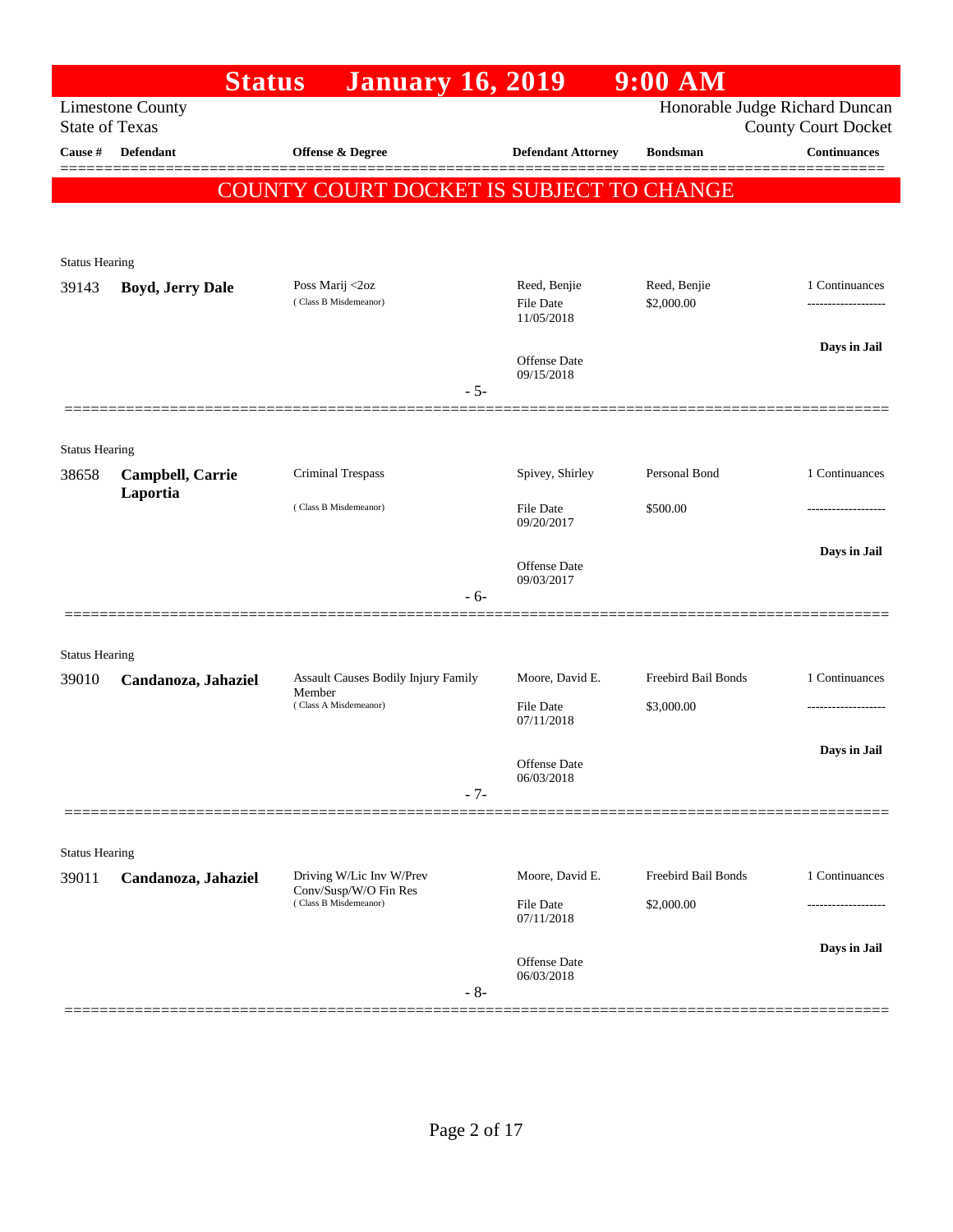|                       | <b>Status</b>              | <b>January 16, 2019</b>                                    |                                                 | $9:00$ AM                       |                                                              |
|-----------------------|----------------------------|------------------------------------------------------------|-------------------------------------------------|---------------------------------|--------------------------------------------------------------|
| <b>State of Texas</b> | <b>Limestone County</b>    |                                                            |                                                 |                                 | Honorable Judge Richard Duncan<br><b>County Court Docket</b> |
| Cause #               | <b>Defendant</b>           | <b>Offense &amp; Degree</b>                                | <b>Defendant Attorney</b>                       | <b>Bondsman</b>                 | <b>Continuances</b>                                          |
|                       |                            |                                                            |                                                 |                                 |                                                              |
|                       |                            | COUNTY COURT DOCKET IS SUBJECT TO CHANGE                   |                                                 |                                 |                                                              |
|                       |                            |                                                            |                                                 |                                 |                                                              |
| Review Hearing        |                            |                                                            |                                                 |                                 |                                                              |
| 38992                 | <b>Chambers</b> , Donna    | Driving While Intoxicated Bac >=0.15                       | Sutton, Seth A.                                 | County Bail Bonds               | 3 Continuances                                               |
|                       | Marie                      | (Class A Misdemeanor)                                      | File Date<br>06/15/2018                         | \$2,000.00                      |                                                              |
|                       |                            |                                                            | <b>Offense Date</b><br>03/25/2018               |                                 | Days in Jail                                                 |
|                       |                            | $-9-$                                                      |                                                 |                                 |                                                              |
|                       |                            |                                                            |                                                 |                                 |                                                              |
| <b>Status Hearing</b> |                            |                                                            |                                                 |                                 |                                                              |
| 39028                 | <b>Chambers, Joe Allen</b> | Criminal Mischief >=\$100<\$750<br>(Class B Misdemeanor)   | Wilson, Scott<br><b>File Date</b><br>07/19/2018 | County Bail Bonds<br>\$1,000.00 | 4 Continuances                                               |
|                       |                            |                                                            |                                                 |                                 | Days in Jail                                                 |
|                       |                            |                                                            | <b>Offense Date</b><br>05/15/2018               |                                 |                                                              |
|                       |                            | $-10-$                                                     |                                                 |                                 |                                                              |
|                       |                            |                                                            |                                                 |                                 |                                                              |
| <b>Status Hearing</b> |                            |                                                            |                                                 |                                 | 3 Continuances                                               |
| 39062                 | <b>Chambers, Joe Allen</b> | Criminal Trespass<br>(Class B Misdemeanor)                 | Wilson, Scott<br><b>File Date</b><br>08/22/2018 | County Bail Bonds<br>\$2,500.00 |                                                              |
|                       |                            |                                                            | <b>Offense Date</b>                             |                                 | Days in Jail                                                 |
|                       |                            | $-11-$                                                     | 06/26/2018                                      |                                 |                                                              |
|                       |                            |                                                            |                                                 |                                 |                                                              |
| <b>Status Hearing</b> |                            |                                                            |                                                 |                                 |                                                              |
| 39063                 | <b>Chambers, Joe Allen</b> | Criminal Mischief >=\$750<\$2,500<br>(Class A Misdemeanor) | Wilson, Scott<br><b>File Date</b><br>08/22/2018 | County Bail Bonds<br>\$5,000.00 | 3 Continuances<br>--------------                             |
|                       |                            |                                                            |                                                 |                                 | Days in Jail                                                 |
|                       |                            | $-12-$                                                     | <b>Offense Date</b><br>06/26/2018               |                                 |                                                              |
|                       |                            |                                                            |                                                 |                                 |                                                              |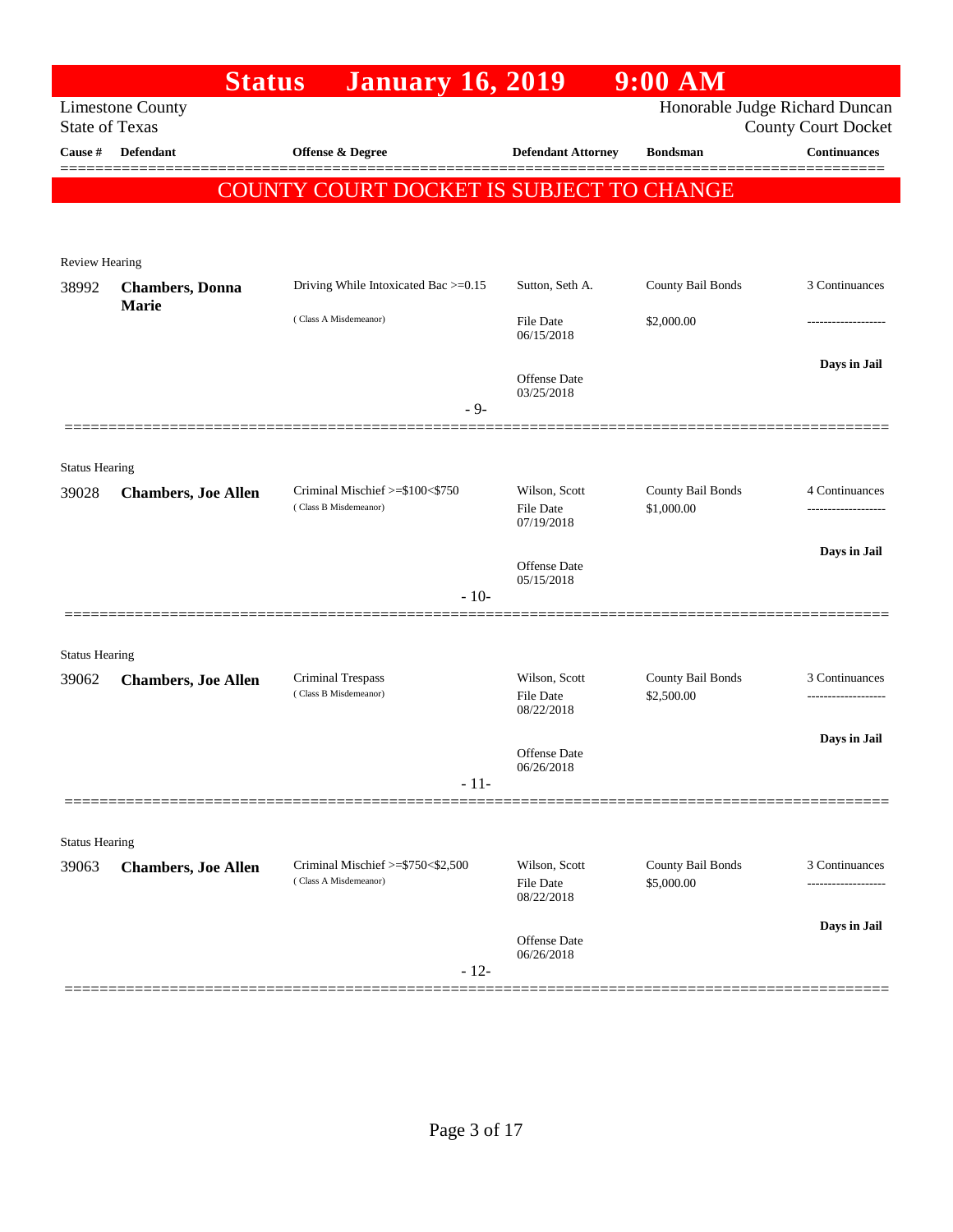|                       | <b>Status</b>               | <b>January 16, 2019</b>                                                       |                                                | $9:00$ AM                       |                                                              |
|-----------------------|-----------------------------|-------------------------------------------------------------------------------|------------------------------------------------|---------------------------------|--------------------------------------------------------------|
| <b>State of Texas</b> | <b>Limestone County</b>     |                                                                               |                                                |                                 | Honorable Judge Richard Duncan<br><b>County Court Docket</b> |
| <b>Cause</b> #        | Defendant                   | Offense & Degree                                                              | <b>Defendant Attorney</b>                      | <b>Bondsman</b>                 | <b>Continuances</b>                                          |
|                       |                             | COUNTY COURT DOCKET IS SUBJECT TO CHANGE                                      |                                                |                                 |                                                              |
| <b>Status Hearing</b> |                             |                                                                               |                                                |                                 |                                                              |
| 39037                 | <b>Clark, Paige Nichole</b> | Poss Marij <2oz<br>(Class B Misdemeanor)                                      | Reed, Justin<br>File Date<br>08/03/2018        | County Bail Bonds<br>\$2,500.00 | 4 Continuances                                               |
|                       |                             | $-13-$                                                                        | <b>Offense Date</b><br>06/30/2018              |                                 | Days in Jail                                                 |
|                       |                             |                                                                               |                                                |                                 |                                                              |
| <b>Status Hearing</b> |                             |                                                                               |                                                |                                 |                                                              |
| 38968                 | Dansby, Willie              | Assault Cause Bodily Inj.                                                     | Reed, Benjie                                   | County Bail Bonds               | 5 Continuances                                               |
|                       | Lawrence, Jr.               | (Class A Misdemeanor)                                                         | <b>File Date</b><br>05/30/2018                 | \$3,000.00                      |                                                              |
|                       |                             |                                                                               | Offense Date<br>04/13/2018                     |                                 | Days in Jail                                                 |
|                       |                             | $-14-$                                                                        |                                                |                                 |                                                              |
| <b>Status Hearing</b> |                             |                                                                               |                                                |                                 |                                                              |
| 39009                 | Darby, Justin Jared         | Driving While Intoxicated<br>(Class B Misdemeanor)                            | Reed, Benjie<br><b>File Date</b><br>07/11/2018 | County Bail Bonds<br>\$2,500.00 | 4 Continuances                                               |
|                       |                             | $-15-$                                                                        | <b>Offense Date</b><br>06/02/2018              |                                 | Days in Jail                                                 |
|                       |                             |                                                                               |                                                |                                 |                                                              |
| <b>Status Hearing</b> |                             |                                                                               |                                                |                                 |                                                              |
| 39163                 | Davis, Jarrin Jmal          | <b>Assault Causes Bodily Injury Family</b><br>Member<br>(Class A Misdemeanor) | File Date                                      | County Bail Bonds<br>\$5,000.00 | 1 Continuances                                               |
|                       |                             |                                                                               | 11/16/2018                                     |                                 |                                                              |
|                       |                             | $-16-$                                                                        | Offense Date<br>06/25/2018                     |                                 | Days in Jail                                                 |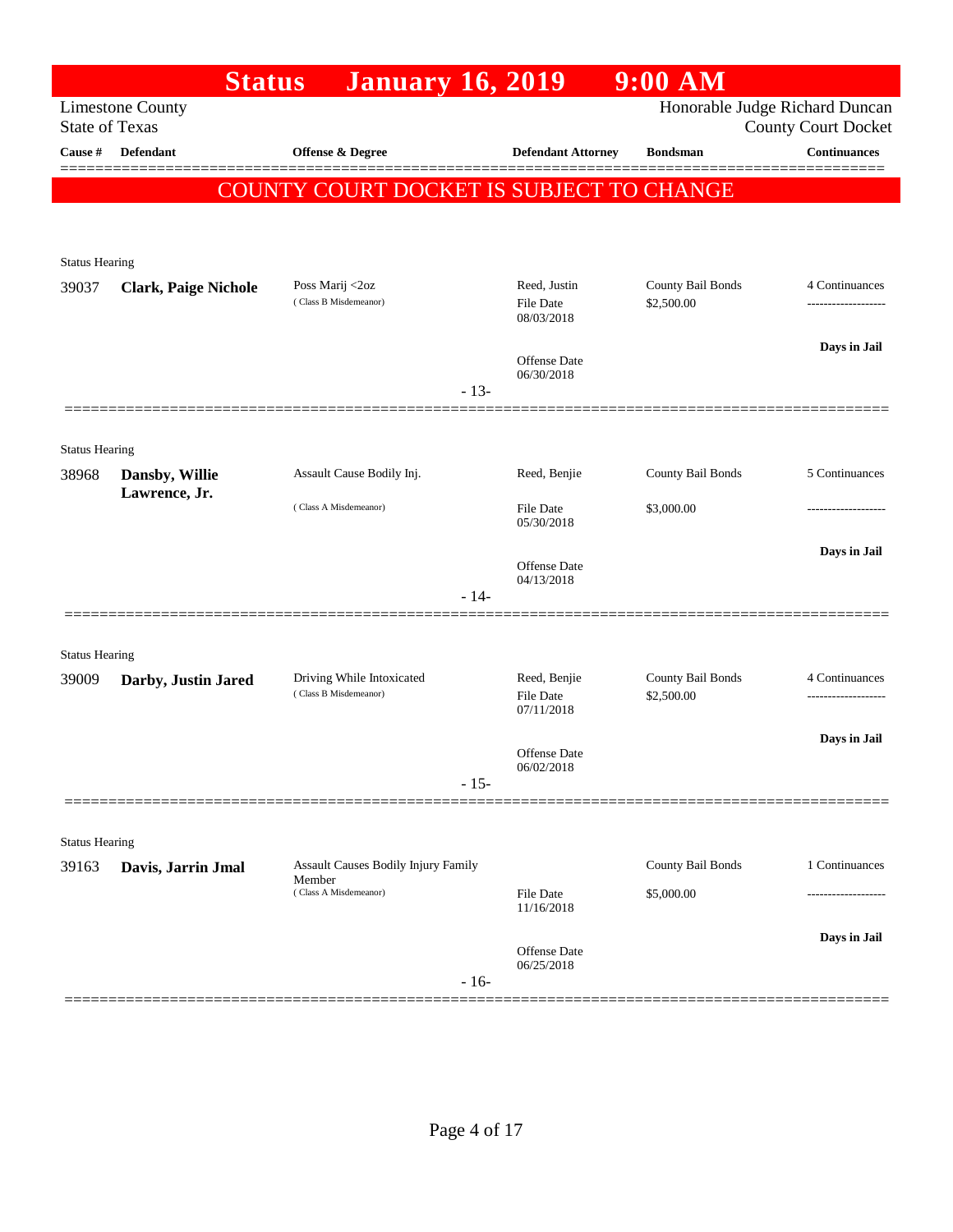|                                | <b>Status</b>            | <b>January 16, 2019</b>                           |                                | $9:00$ AM                         |                            |
|--------------------------------|--------------------------|---------------------------------------------------|--------------------------------|-----------------------------------|----------------------------|
| <b>State of Texas</b>          | <b>Limestone County</b>  |                                                   |                                | Honorable Judge Richard Duncan    | <b>County Court Docket</b> |
| Cause #                        | <b>Defendant</b>         | Offense & Degree                                  | <b>Defendant Attorney</b>      | <b>Bondsman</b>                   | <b>Continuances</b>        |
|                                |                          | COUNTY COURT DOCKET IS SUBJECT TO CHANGE          |                                |                                   |                            |
|                                |                          |                                                   |                                |                                   |                            |
|                                |                          |                                                   |                                |                                   |                            |
| <b>Status Hearing</b>          |                          |                                                   |                                |                                   |                            |
| 39101                          | <b>Duoto, Lacey Ross</b> | Theft Prop >=\$100<\$750<br>(Class B Misdemeanor) | <b>File Date</b><br>10/01/2018 | Freebird Bail Bonds<br>\$1,000.00 | 2 Continuances             |
|                                |                          |                                                   | Offense Date                   |                                   | Days in Jail               |
|                                |                          | $-17-$                                            | 07/19/2018                     |                                   |                            |
|                                |                          |                                                   |                                |                                   |                            |
| <b>Status Hearing</b>          |                          |                                                   |                                |                                   |                            |
| 39157                          | Ellis, John Taylor, II   | Assault Causes Bodily Injury Family<br>Member     | Reed, Bobby                    | Reed, Bobby                       | 1 Continuances             |
|                                |                          | (Class A Misdemeanor)                             | <b>File Date</b><br>11/08/2018 | \$3,000.00                        |                            |
|                                |                          |                                                   |                                |                                   | Days in Jail               |
|                                |                          |                                                   | Offense Date<br>09/28/2018     |                                   |                            |
|                                |                          | $-18-$                                            |                                |                                   |                            |
|                                |                          |                                                   |                                |                                   |                            |
| <b>Review Hearing</b><br>38972 | <b>Evans, Cedric</b>     | Poss Marij <2oz                                   |                                | County Bail Bonds                 | 2 Continuances             |
|                                | <b>McKenzie</b>          |                                                   |                                |                                   |                            |
|                                |                          | (Class B Misdemeanor)                             | <b>File Date</b><br>05/30/2018 | \$2,000.00                        |                            |
|                                |                          |                                                   |                                |                                   | Days in Jail               |
|                                |                          |                                                   | Offense Date<br>02/23/2018     |                                   |                            |
|                                |                          | $-19-$                                            |                                |                                   |                            |
| <b>Review Hearing</b>          |                          |                                                   |                                |                                   |                            |
| 38973                          | <b>Evans, Cedric</b>     | Poss Cs Pg $3 < 28g$                              |                                | County Bail Bonds                 | 2 Continuances             |
|                                | <b>McKenzie</b>          |                                                   |                                |                                   |                            |
|                                |                          | (Class A Misdemeanor)                             | File Date<br>05/30/2018        | \$2,000.00                        |                            |
|                                |                          |                                                   |                                |                                   | Days in Jail               |
|                                |                          |                                                   | Offense Date<br>02/23/2018     |                                   |                            |
|                                |                          | $-20-$                                            |                                |                                   |                            |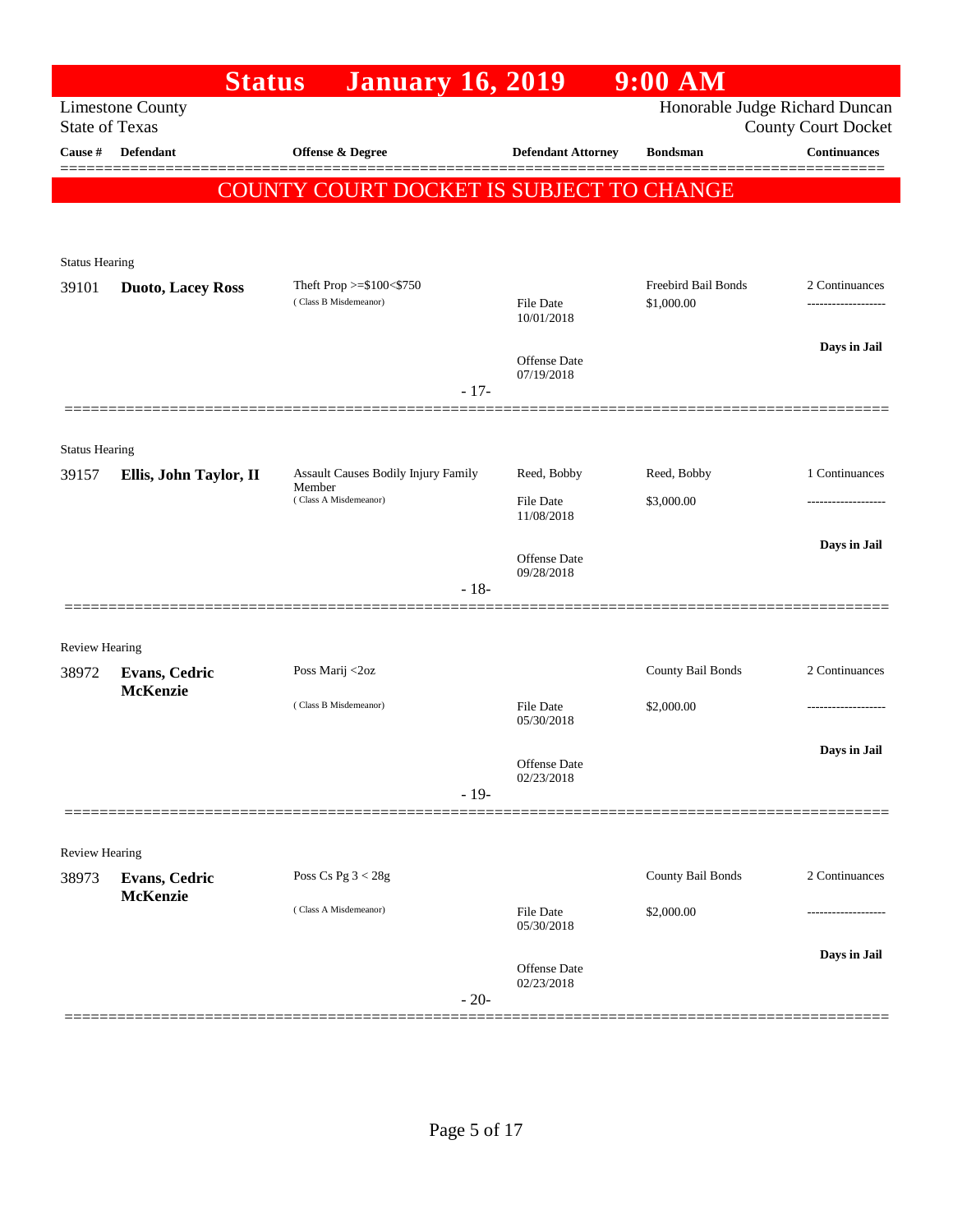|                       |                         | <b>January 16, 2019</b><br><b>Status</b>       |        |                                            | $9:00$ AM                   |                                                              |
|-----------------------|-------------------------|------------------------------------------------|--------|--------------------------------------------|-----------------------------|--------------------------------------------------------------|
| <b>State of Texas</b> | <b>Limestone County</b> |                                                |        |                                            |                             | Honorable Judge Richard Duncan<br><b>County Court Docket</b> |
| Cause #               | Defendant               | <b>Offense &amp; Degree</b>                    |        | <b>Defendant Attorney</b>                  | <b>Bondsman</b>             | <b>Continuances</b>                                          |
|                       |                         | COUNTY COURT DOCKET IS SUBJECT TO CHANGE       |        |                                            |                             |                                                              |
| <b>Status Hearing</b> |                         |                                                |        |                                            |                             |                                                              |
| 39126                 | <b>Faulkner</b> , Mary  | Theft Prop $>= $100 < $750$                    |        |                                            | Personal Bond               | 1 Continuances                                               |
|                       | <b>Schultz</b>          | (Class B Misdemeanor)                          |        | File Date<br>10/23/2018                    | \$2,000.00                  |                                                              |
|                       |                         |                                                | $-21-$ | Offense Date<br>12/05/2015                 |                             | Days in Jail                                                 |
| <b>Status Hearing</b> |                         |                                                |        |                                            |                             |                                                              |
| 39029                 | Garcia, Juan Santos     | Driving W/Lic Inv W/Prev                       |        | Reed, Justin                               | Personal Bond               | 6 Continuances                                               |
|                       |                         | Conv/Susp/W/O Fin Res<br>(Class B Misdemeanor) |        | File Date<br>07/19/2018                    | \$2,000.00                  |                                                              |
|                       |                         |                                                | $-22-$ | Offense Date<br>06/14/2018                 |                             | Days in Jail                                                 |
| <b>Status Hearing</b> |                         |                                                |        |                                            |                             |                                                              |
| 39155                 | Garza, Arlette          | Accident Involving Damage To                   |        | Moore, David E.                            | County Bail Bonds           | 1 Continuances                                               |
|                       |                         | Vehicle>=\$200<br>(Class B Misdemeanor)        |        | <b>File Date</b><br>11/06/2018             | \$2,500.00                  | ------------------                                           |
|                       |                         |                                                | $-23-$ | Offense Date<br>10/02/2018                 |                             | Days in Jail                                                 |
|                       |                         |                                                |        |                                            |                             |                                                              |
| <b>Review Hearing</b> |                         |                                                |        |                                            |                             |                                                              |
| 38281                 | Gore, Jason Claude      | Criminal Trespass<br>(Class B Misdemeanor)     |        | Spivey, Shirley<br>File Date<br>12/19/2016 | Personal Bond<br>\$1,000.00 | 18 Continuances<br>-----------------                         |
|                       |                         |                                                | $-24-$ | Offense Date<br>11/22/2016                 |                             | Days in Jail                                                 |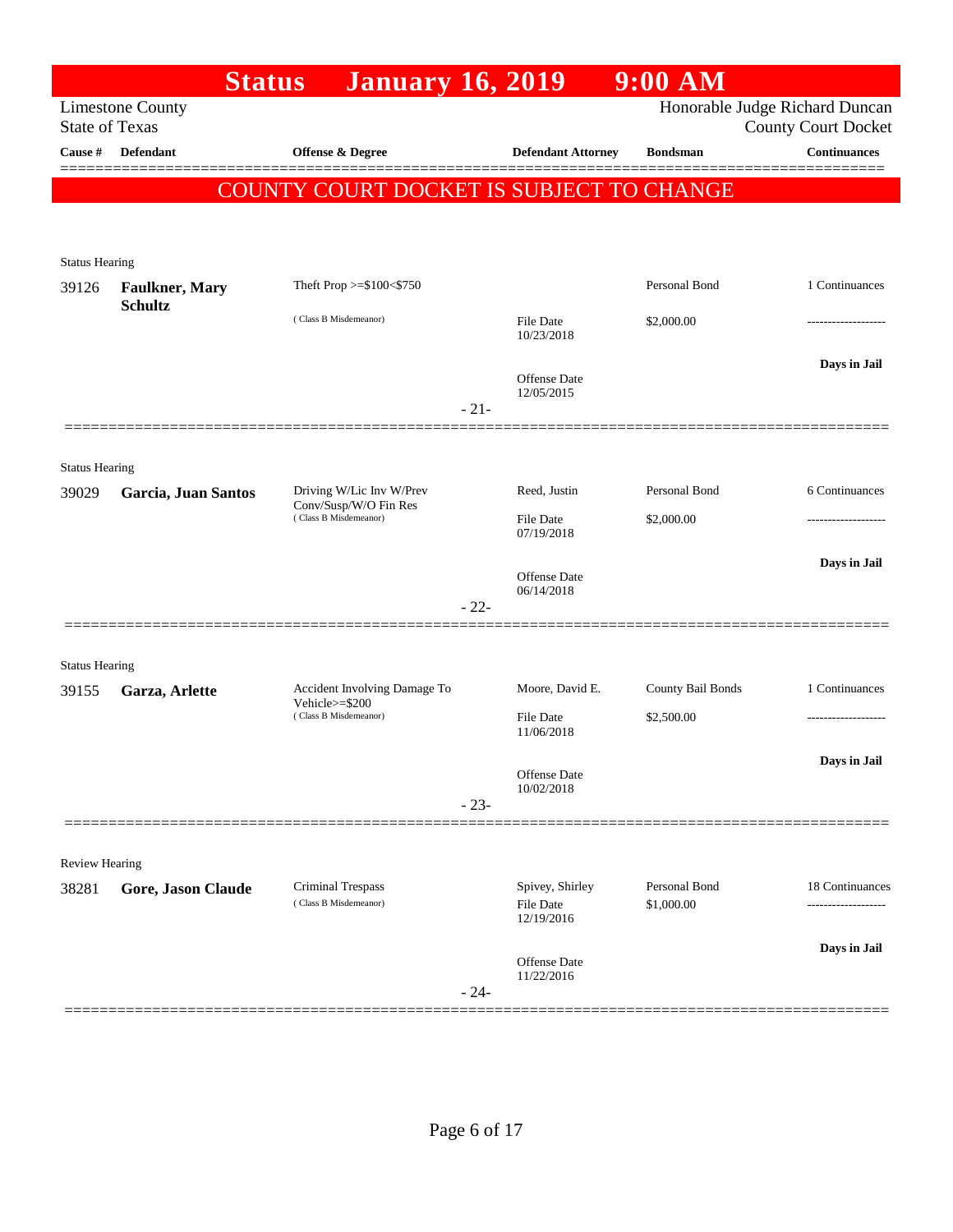|                       | <b>Status</b>                      | <b>January 16, 2019</b>                                |        |                                   | $9:00$ AM                       |                                                   |
|-----------------------|------------------------------------|--------------------------------------------------------|--------|-----------------------------------|---------------------------------|---------------------------------------------------|
| <b>State of Texas</b> | <b>Limestone County</b>            |                                                        |        |                                   | Honorable Judge Richard Duncan  |                                                   |
| Cause #               | <b>Defendant</b>                   | <b>Offense &amp; Degree</b>                            |        | <b>Defendant Attorney</b>         | <b>Bondsman</b>                 | <b>County Court Docket</b><br><b>Continuances</b> |
|                       |                                    |                                                        |        |                                   |                                 |                                                   |
|                       |                                    | COUNTY COURT DOCKET IS SUBJECT TO CHANGE               |        |                                   |                                 |                                                   |
|                       |                                    |                                                        |        |                                   |                                 |                                                   |
| <b>Status Hearing</b> |                                    |                                                        |        |                                   |                                 |                                                   |
| 38970                 | <b>Green, Luke Edward</b>          | Driving While Intoxicated 2nd<br>(Class A Misdemeanor) |        | Reed, Benjie<br>File Date         | County Bail Bonds<br>\$3,000.00 | 4 Continuances<br>-------------------             |
|                       |                                    |                                                        |        | 05/30/2018                        |                                 |                                                   |
|                       |                                    |                                                        |        | <b>Offense Date</b>               |                                 | Days in Jail                                      |
|                       |                                    |                                                        | $-25-$ | 04/15/2018                        |                                 |                                                   |
|                       |                                    |                                                        |        |                                   |                                 |                                                   |
| <b>Status Hearing</b> |                                    |                                                        |        |                                   |                                 |                                                   |
| 38971                 | <b>Green, Luke Edward</b>          | Resist Arrest Search Or Transport                      |        | Reed, Benjie                      | County Bail Bonds               | 4 Continuances                                    |
|                       |                                    | (Class A Misdemeanor)                                  |        | File Date<br>05/30/2018           | \$3,000.00                      | ----------------                                  |
|                       |                                    |                                                        |        |                                   |                                 | Days in Jail                                      |
|                       |                                    |                                                        |        | Offense Date<br>04/15/2016        |                                 |                                                   |
|                       |                                    |                                                        | $-26-$ |                                   |                                 |                                                   |
| <b>Status Hearing</b> |                                    |                                                        |        |                                   |                                 |                                                   |
| 39130                 | <b>Hamilton, Jarred Scott</b>      | Driving W/Lic Inv W/Prev                               |        | Reed, Bobby                       | Freebird Bail Bonds             | 1 Continuances                                    |
|                       |                                    | Conv/Susp/W/O Fin Res<br>(Class B Misdemeanor)         |        | <b>File Date</b>                  | \$1,000.00                      | -------------------                               |
|                       |                                    |                                                        |        | 10/24/2018                        |                                 |                                                   |
|                       |                                    |                                                        |        | Offense Date                      |                                 | Days in Jail                                      |
|                       |                                    |                                                        | $-27-$ | 08/07/2018                        |                                 |                                                   |
|                       |                                    |                                                        |        |                                   |                                 |                                                   |
| <b>Status Hearing</b> |                                    |                                                        |        |                                   |                                 |                                                   |
| 39083                 | Hernandez, Xavier<br><b>Angelo</b> | Poss Marij >2oz<=4oz                                   |        | Martinez, Phil                    | Freebird Bail Bonds             | 3 Continuances                                    |
|                       |                                    | (Class A Misdemeanor)                                  |        | <b>File Date</b><br>08/29/2018    | \$5,000.00                      | .                                                 |
|                       |                                    |                                                        |        |                                   |                                 | Days in Jail                                      |
|                       |                                    |                                                        |        | <b>Offense Date</b><br>04/03/2018 |                                 |                                                   |
|                       |                                    |                                                        | $-28-$ |                                   |                                 |                                                   |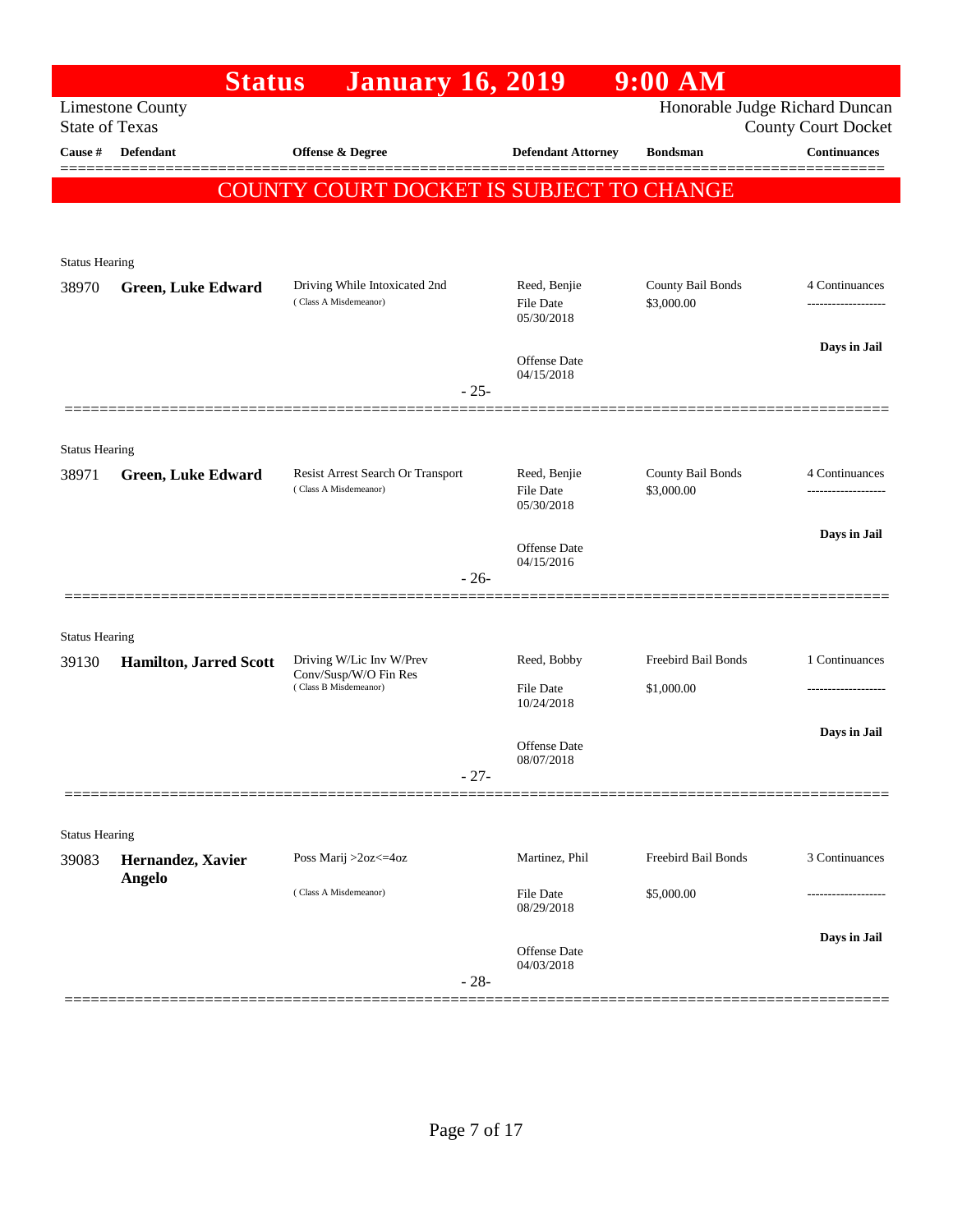|                                | <b>Status</b>               | <b>January 16, 2019</b>                       |                                   | $9:00$ AM                       |                            |
|--------------------------------|-----------------------------|-----------------------------------------------|-----------------------------------|---------------------------------|----------------------------|
| <b>State of Texas</b>          | <b>Limestone County</b>     |                                               |                                   | Honorable Judge Richard Duncan  | <b>County Court Docket</b> |
| Cause #                        | Defendant                   | Offense & Degree                              | <b>Defendant Attorney</b>         | <b>Bondsman</b>                 | <b>Continuances</b>        |
|                                |                             | COUNTY COURT DOCKET IS SUBJECT TO CHANGE      |                                   |                                 |                            |
|                                |                             |                                               |                                   |                                 |                            |
|                                |                             |                                               |                                   |                                 |                            |
| <b>Status Hearing</b><br>39160 | Jenkins, Belinda Gail       | <b>Assault Causes Bodily Injury Family</b>    | Reed, Justin                      | Reed, Justin                    | 1 Continuances             |
|                                |                             | Member<br>(Class A Misdemeanor)               | File Date<br>11/16/2018           | \$3,000.00                      | -------------------        |
|                                |                             |                                               |                                   |                                 | Days in Jail               |
|                                |                             | $-29-$                                        | <b>Offense Date</b><br>09/23/2018 |                                 |                            |
|                                |                             |                                               |                                   |                                 |                            |
| <b>Status Hearing</b>          |                             |                                               |                                   |                                 |                            |
| 39110                          | Jiminez, Melissa Ann        | Poss Cs Pg $3 < 28g$<br>(Class A Misdemeanor) |                                   | County Bail Bonds               | 2 Continuances             |
|                                |                             |                                               | File Date<br>10/10/2018           | \$2,000.00                      |                            |
|                                |                             |                                               | Offense Date                      |                                 | Days in Jail               |
|                                |                             | $-30-$                                        | 09/19/2018                        |                                 |                            |
|                                |                             |                                               |                                   |                                 |                            |
| <b>Status Hearing</b>          |                             |                                               |                                   |                                 |                            |
| 39111                          | Jiminez, Melissa Ann        | Poss Dangerous Drug<br>(Class A Misdemeanor)  | <b>File Date</b><br>10/10/2018    | County Bail Bonds<br>\$2,000.00 | 2 Continuances             |
|                                |                             |                                               | Offense Date                      |                                 | Days in Jail               |
|                                |                             | $-31-$                                        | 09/19/2018                        |                                 |                            |
|                                |                             |                                               |                                   |                                 |                            |
| <b>Status Hearing</b>          |                             |                                               |                                   |                                 |                            |
| 39167                          | <b>Kitchens, John Rowdy</b> | Assault Causes Bodily Injury Family<br>Member | Tate, Greg                        | Freebird Bail Bonds             | 1 Continuances             |
|                                |                             | (Class A Misdemeanor)                         | <b>File Date</b><br>11/21/2018    | \$2,500.00                      |                            |
|                                |                             |                                               | Offense Date                      |                                 | Days in Jail               |
|                                |                             | $-32-$                                        | 09/20/2018                        |                                 |                            |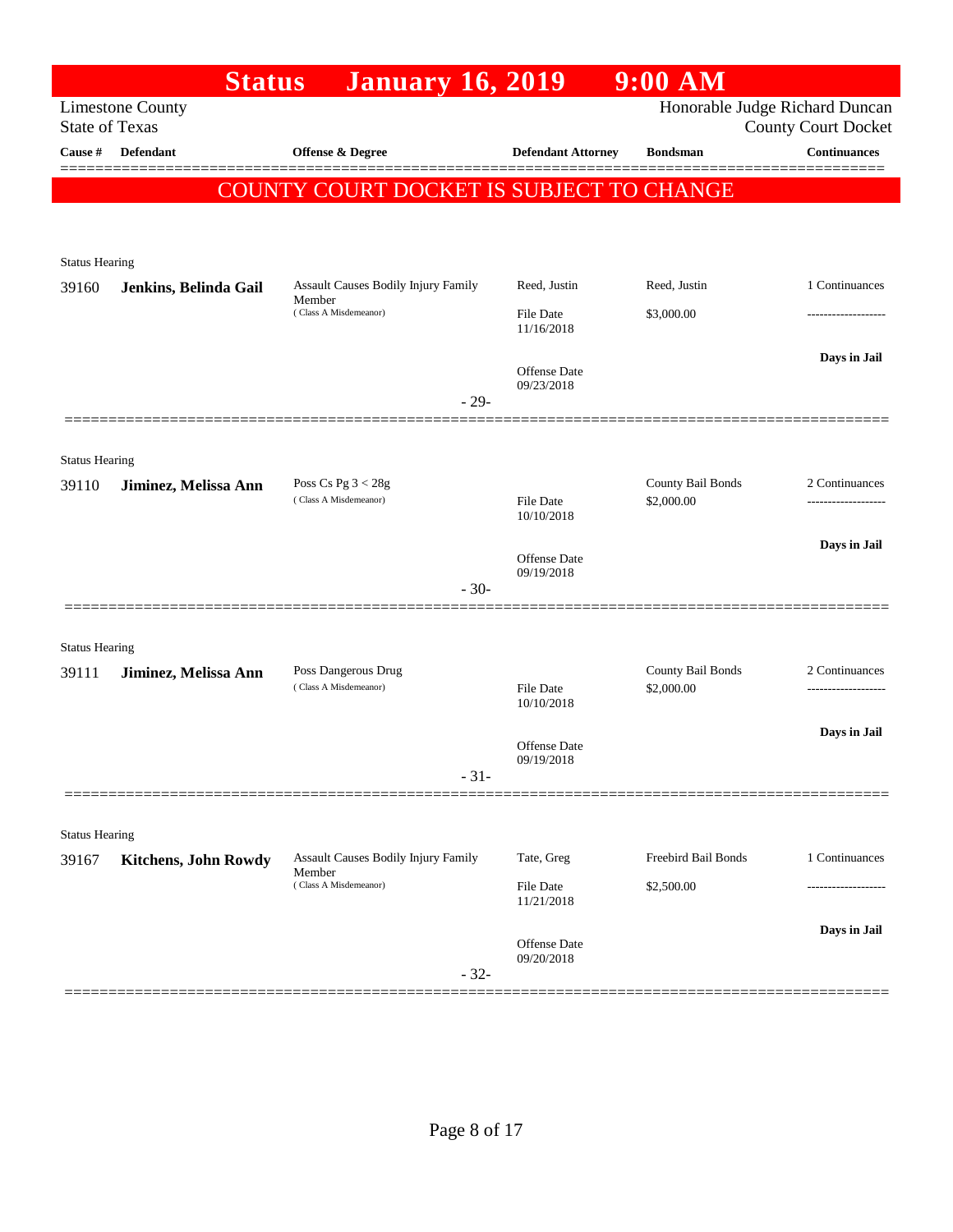|                       | <b>Status</b>           | <b>January 16, 2019</b>                           |        |                                                | $9:00$ AM                      |                            |
|-----------------------|-------------------------|---------------------------------------------------|--------|------------------------------------------------|--------------------------------|----------------------------|
| <b>State of Texas</b> | <b>Limestone County</b> |                                                   |        |                                                | Honorable Judge Richard Duncan | <b>County Court Docket</b> |
| Cause #               | Defendant               | Offense & Degree                                  |        | <b>Defendant Attorney</b>                      | <b>Bondsman</b>                | <b>Continuances</b>        |
|                       |                         | COUNTY COURT DOCKET IS SUBJECT TO CHANGE          |        |                                                |                                |                            |
|                       |                         |                                                   |        |                                                |                                |                            |
|                       |                         |                                                   |        |                                                |                                |                            |
| <b>Status Hearing</b> |                         |                                                   |        |                                                |                                |                            |
| 39152                 | Kuhn, Chloe Elizabeth   | Theft Prop >=\$100<\$750<br>(Class B Misdemeanor) |        | Reed, Benjie<br><b>File Date</b><br>11/06/2018 | Reed, Benjie<br>\$2,000.00     | 1 Continuances<br>.        |
|                       |                         |                                                   |        | Offense Date<br>09/19/2018                     |                                | Days in Jail               |
|                       |                         |                                                   | $-33-$ |                                                |                                |                            |
| <b>Status Hearing</b> |                         |                                                   |        |                                                |                                |                            |
| 39141                 | Mack, Billy Wayne, Jr.  | Poss Marij <2oz                                   |        |                                                | County Bail Bonds              | 1 Continuances             |
|                       |                         | (Class B Misdemeanor)                             |        | <b>File Date</b><br>11/05/2018                 | \$2,500.00                     | ------------------         |
|                       |                         |                                                   |        | Offense Date                                   |                                | Days in Jail               |
|                       |                         |                                                   | $-34-$ | 10/01/2018                                     |                                |                            |
|                       | ==============          |                                                   |        |                                                |                                |                            |
| <b>Status Hearing</b> |                         |                                                   |        |                                                |                                |                            |
| 38743                 | Maes, Terry John, II    | Assault Causes Bodily Injury Family<br>Member     |        | Reed, Justin                                   | Reed, Justin                   | 7 Continuances             |
|                       |                         | (Class A Misdemeanor)                             |        | <b>File Date</b><br>11/30/2017                 | \$5,000.00                     | ---------------            |
|                       |                         |                                                   |        |                                                |                                | Days in Jail               |
|                       |                         |                                                   | $-35-$ | Offense Date<br>11/02/2017                     |                                |                            |
|                       |                         |                                                   |        |                                                |                                |                            |
| Plea Hearing          |                         |                                                   |        |                                                |                                |                            |
| 39005                 | Marler, Rachel          | Poss Marij >2oz<=4oz                              |        | Reed, Benjie                                   | Reed, Bobby                    | 3 Continuances             |
|                       | Elyzabeth               | (Class A Misdemeanor)                             |        | File Date<br>07/09/2018                        | \$5,000.00                     | ---------------            |
|                       |                         |                                                   |        |                                                |                                | Days in Jail               |
|                       |                         |                                                   | $-36-$ | Offense Date<br>06/02/2018                     |                                |                            |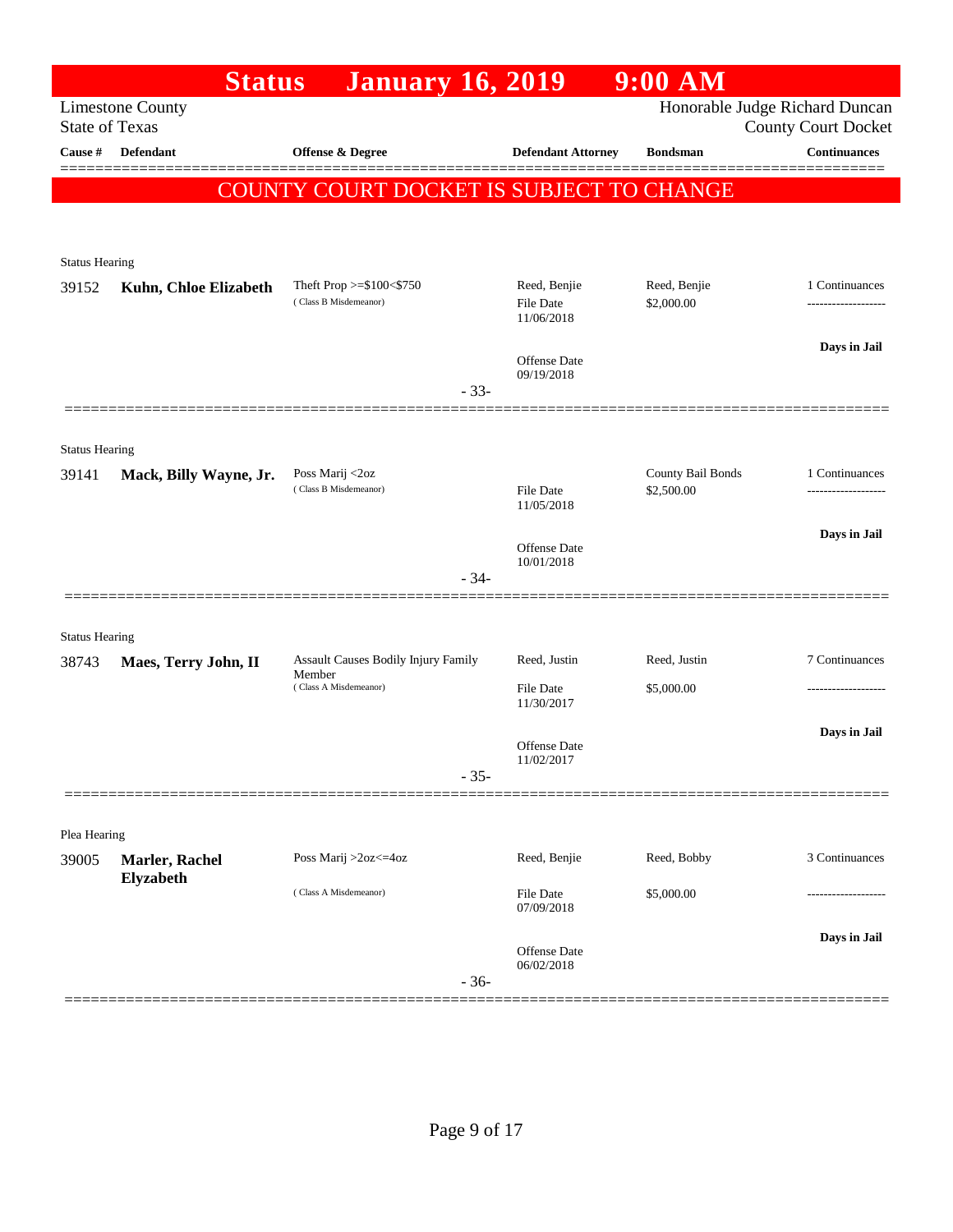|                                                              | $9:00$ AM                |                                   | <b>January 16, 2019</b>                         | <b>Status</b>           |                       |
|--------------------------------------------------------------|--------------------------|-----------------------------------|-------------------------------------------------|-------------------------|-----------------------|
| Honorable Judge Richard Duncan<br><b>County Court Docket</b> |                          |                                   |                                                 | <b>Limestone County</b> | <b>State of Texas</b> |
| <b>Continuances</b>                                          | <b>Bondsman</b>          | <b>Defendant Attorney</b>         | Offense & Degree                                | <b>Defendant</b>        | Cause #               |
|                                                              |                          |                                   | <b>COUNTY COURT DOCKET IS SUBJECT TO CHANGE</b> |                         |                       |
|                                                              |                          |                                   |                                                 |                         |                       |
|                                                              |                          |                                   |                                                 |                         | <b>Status Hearing</b> |
| 1 Continuances                                               | County Bail Bonds        | Tate, Greg                        | Assault Causes Bodily Injury Family             | Martinez, Adrian        | 39012                 |
|                                                              | \$3,000.00               | <b>File Date</b><br>07/11/2018    | Member<br>(Class A Misdemeanor)                 |                         |                       |
| Days in Jail                                                 |                          |                                   |                                                 |                         |                       |
|                                                              |                          | <b>Offense Date</b><br>05/27/2018 |                                                 |                         |                       |
|                                                              |                          |                                   | $-37-$                                          |                         |                       |
|                                                              |                          |                                   |                                                 |                         | <b>Status Hearing</b> |
| 4 Continuances                                               | County Bail Bonds        | Reed, Justin                      | <b>Indecent Exposure</b>                        | McCoy, Jerome Shaun     | 39035                 |
|                                                              | \$7,500.00               | <b>File Date</b><br>08/03/2018    | (Class B Misdemeanor)                           |                         |                       |
| Days in Jail                                                 |                          |                                   |                                                 |                         |                       |
|                                                              |                          | <b>Offense Date</b><br>07/03/2018 |                                                 |                         |                       |
|                                                              |                          |                                   | $-38-$                                          |                         |                       |
|                                                              |                          |                                   |                                                 |                         | <b>Status Hearing</b> |
| 2 Continuances                                               | County Bail Bonds        | Reed, Justin                      | Driving While Intoxicated                       | McCoy, Jerome Shaun     | 39149                 |
|                                                              | \$2,500.00               | <b>File Date</b><br>11/05/2018    | (Class B Misdemeanor)                           |                         |                       |
| Days in Jail                                                 |                          | Offense Date                      |                                                 |                         |                       |
|                                                              |                          | 09/19/2018                        |                                                 |                         |                       |
|                                                              |                          |                                   |                                                 |                         |                       |
|                                                              |                          |                                   |                                                 |                         |                       |
| 2 Continuances                                               | <b>County Bail Bonds</b> | Reed, Justin                      | Resist Arrest Search Or Transport               | McCoy, Jerome Shaun     | 39150                 |
| ----------------                                             |                          | 11/05/2018                        |                                                 |                         |                       |
| Days in Jail                                                 |                          |                                   |                                                 |                         |                       |
|                                                              |                          | 09/19/2018                        | $-40-$                                          |                         |                       |
|                                                              | \$2,500.00               | <b>File Date</b><br>Offense Date  | $-39-$<br>(Class A Misdemeanor)                 |                         | <b>Status Hearing</b> |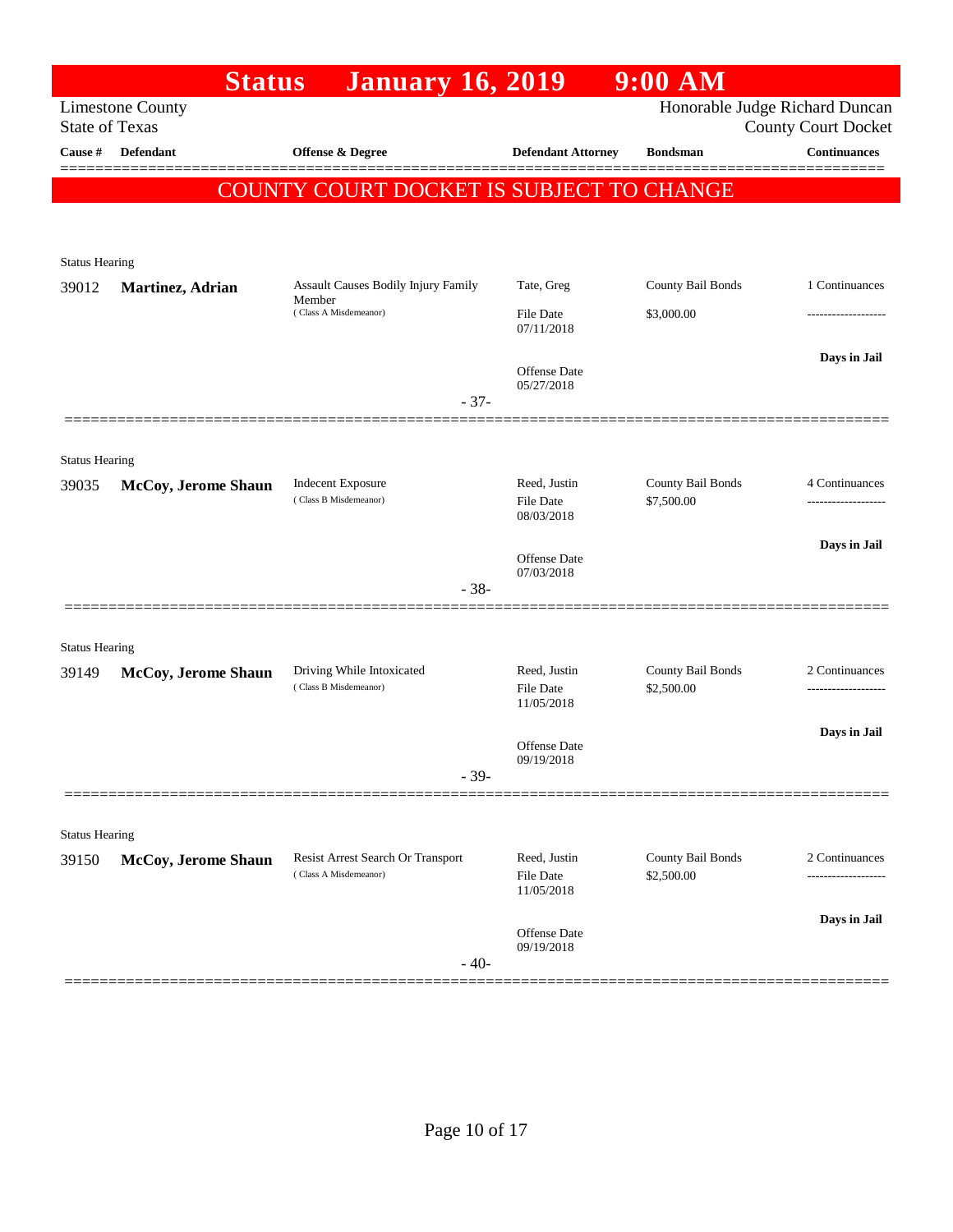|                                | <b>Status</b>                    | <b>January 16, 2019</b>                                    |                                         | $9:00$ AM                       |                                                              |
|--------------------------------|----------------------------------|------------------------------------------------------------|-----------------------------------------|---------------------------------|--------------------------------------------------------------|
| <b>State of Texas</b>          | <b>Limestone County</b>          |                                                            |                                         |                                 | Honorable Judge Richard Duncan<br><b>County Court Docket</b> |
| Cause #                        | <b>Defendant</b>                 | Offense & Degree                                           | <b>Defendant Attorney</b>               | <b>Bondsman</b>                 | <b>Continuances</b>                                          |
|                                |                                  | COUNTY COURT DOCKET IS SUBJECT TO CHANGE                   |                                         |                                 |                                                              |
|                                |                                  |                                                            |                                         |                                 |                                                              |
|                                |                                  |                                                            |                                         |                                 |                                                              |
| <b>Status Hearing</b>          |                                  |                                                            |                                         |                                 |                                                              |
| 39151                          | McCoy, Jerome Shaun              | Resist Arrest Search Or Transport<br>(Class A Misdemeanor) | Reed, Justin<br>File Date<br>11/05/2018 | County Bail Bonds<br>\$2,500.00 | 2 Continuances                                               |
|                                |                                  |                                                            | <b>Offense Date</b><br>09/19/2018       |                                 | Days in Jail                                                 |
|                                |                                  | $-41-$                                                     |                                         |                                 |                                                              |
|                                |                                  |                                                            |                                         |                                 |                                                              |
| <b>Status Hearing</b>          |                                  |                                                            |                                         | Freebird Bail Bonds             | 2 Continuances                                               |
| 39100                          | Mendoza, Ricardo<br><b>Jesus</b> | Poss Marij <2oz                                            |                                         |                                 |                                                              |
|                                |                                  | (Class B Misdemeanor)                                      | <b>File Date</b><br>10/01/2018          | \$2,000.00                      |                                                              |
|                                |                                  |                                                            |                                         |                                 | Days in Jail                                                 |
|                                |                                  |                                                            | <b>Offense Date</b><br>08/09/2018       |                                 |                                                              |
|                                |                                  | $-42-$                                                     |                                         |                                 |                                                              |
|                                |                                  |                                                            |                                         |                                 |                                                              |
| <b>Status Hearing</b><br>39159 | Menendez, Joel                   | Assault Causes Bodily Injury Family                        | Reed, Stephen M.                        | County Bail Bonds               | 1 Continuances                                               |
|                                |                                  | Member<br>(Class A Misdemeanor)                            | <b>File Date</b>                        | \$3,000.00                      |                                                              |
|                                |                                  |                                                            | 11/16/2018                              |                                 |                                                              |
|                                |                                  |                                                            | Offense Date                            |                                 | Days in Jail                                                 |
|                                |                                  | $-43-$                                                     | 10/11/2018                              |                                 |                                                              |
|                                |                                  |                                                            |                                         |                                 |                                                              |
| <b>Status Hearing</b>          |                                  |                                                            |                                         |                                 |                                                              |
| 38341                          | Middleton, Todd                  | Poss Cs Pg $3 < 28g$                                       | Reed, Benjie                            | Reed, Benjie                    | 2 Continuances                                               |
|                                | Orlando                          | (Class A Misdemeanor)                                      | File Date                               | \$3,000.00                      |                                                              |
|                                |                                  |                                                            | 01/26/2017                              |                                 |                                                              |
|                                |                                  |                                                            | Offense Date                            |                                 | Days in Jail                                                 |
|                                |                                  | $-44-$                                                     | 12/14/2016                              |                                 |                                                              |
|                                |                                  |                                                            |                                         |                                 |                                                              |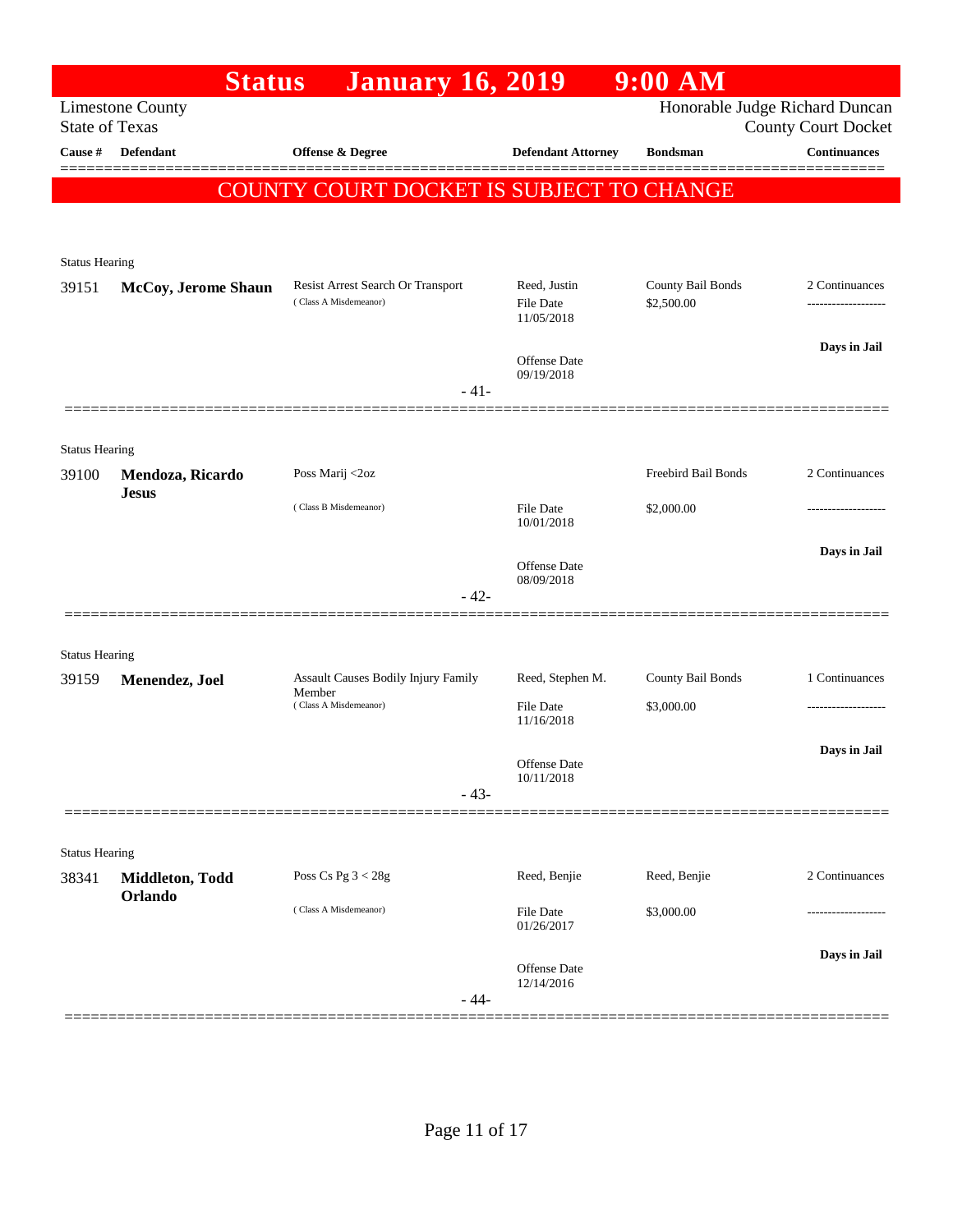|                                  |                              | <b>Status</b><br><b>January 16, 2019</b>        |                                   | $9:00$ AM         |                                                   |
|----------------------------------|------------------------------|-------------------------------------------------|-----------------------------------|-------------------|---------------------------------------------------|
|                                  | <b>Limestone County</b>      |                                                 |                                   |                   | Honorable Judge Richard Duncan                    |
| <b>State of Texas</b><br>Cause # | Defendant                    | Offense & Degree                                | <b>Defendant Attorney</b>         | <b>Bondsman</b>   | <b>County Court Docket</b><br><b>Continuances</b> |
|                                  |                              |                                                 |                                   |                   |                                                   |
|                                  |                              | <b>COUNTY COURT DOCKET IS SUBJECT TO CHANGE</b> |                                   |                   |                                                   |
|                                  |                              |                                                 |                                   |                   |                                                   |
| <b>Status Hearing</b>            |                              |                                                 |                                   |                   |                                                   |
| 38709                            | Middleton, Todd              | <b>Evading Arrest Detention</b>                 | Reed, Benjie                      | Reed, Benjie      | 2 Continuances                                    |
|                                  | Orlando                      | (Class A Misdemeanor)                           | <b>File Date</b>                  | \$3,000.00        |                                                   |
|                                  |                              |                                                 | 10/26/2017                        |                   |                                                   |
|                                  |                              |                                                 | Offense Date                      |                   | Days in Jail                                      |
|                                  |                              | $-45-$                                          | 10/12/2017                        |                   |                                                   |
|                                  |                              |                                                 |                                   |                   |                                                   |
|                                  |                              |                                                 |                                   |                   |                                                   |
| <b>Status Hearing</b><br>39061   | Middleton, Todd              | Fail To Identify Fugitive Intent Give           | Reed, Benjie                      | Reed, Benjie      | 3 Continuances                                    |
|                                  | Orlando-Oshay                | False Info                                      |                                   |                   |                                                   |
|                                  |                              | (Class A Misdemeanor)                           | File Date<br>08/21/2018           | \$3,000.00        |                                                   |
|                                  |                              |                                                 |                                   |                   | Days in Jail                                      |
|                                  |                              |                                                 | <b>Offense Date</b><br>10/10/2017 |                   |                                                   |
|                                  |                              | $-46-$                                          |                                   |                   |                                                   |
|                                  |                              |                                                 |                                   |                   |                                                   |
| <b>Status Hearing</b>            |                              |                                                 |                                   |                   |                                                   |
| 39086                            | Ortiz, Adrian                | Assault Causes Bodily Injury Family<br>Member   | Reed, Stephen M.                  | Reed, Bobby       | 3 Continuances                                    |
|                                  |                              | (Class A Misdemeanor)                           | <b>File Date</b><br>09/17/2018    | \$3,000.00        |                                                   |
|                                  |                              |                                                 |                                   |                   | Days in Jail                                      |
|                                  |                              |                                                 | Offense Date<br>06/17/2018        |                   |                                                   |
|                                  |                              | $-47-$                                          |                                   |                   |                                                   |
|                                  |                              |                                                 |                                   |                   |                                                   |
| <b>Review Hearing</b>            |                              |                                                 |                                   |                   |                                                   |
| 38639                            | Peoples, Tyjawon<br>Onaqueen | Poss Marij <2oz                                 |                                   | County Bail Bonds | 5 Continuances                                    |
|                                  |                              | (Class B Misdemeanor)                           | <b>File Date</b>                  | \$2,000.00        |                                                   |
|                                  |                              |                                                 | 09/08/2017                        |                   |                                                   |
|                                  |                              |                                                 | Offense Date                      |                   | Days in Jail                                      |
|                                  |                              | $-48-$                                          | 07/28/2017                        |                   |                                                   |
|                                  |                              |                                                 |                                   |                   |                                                   |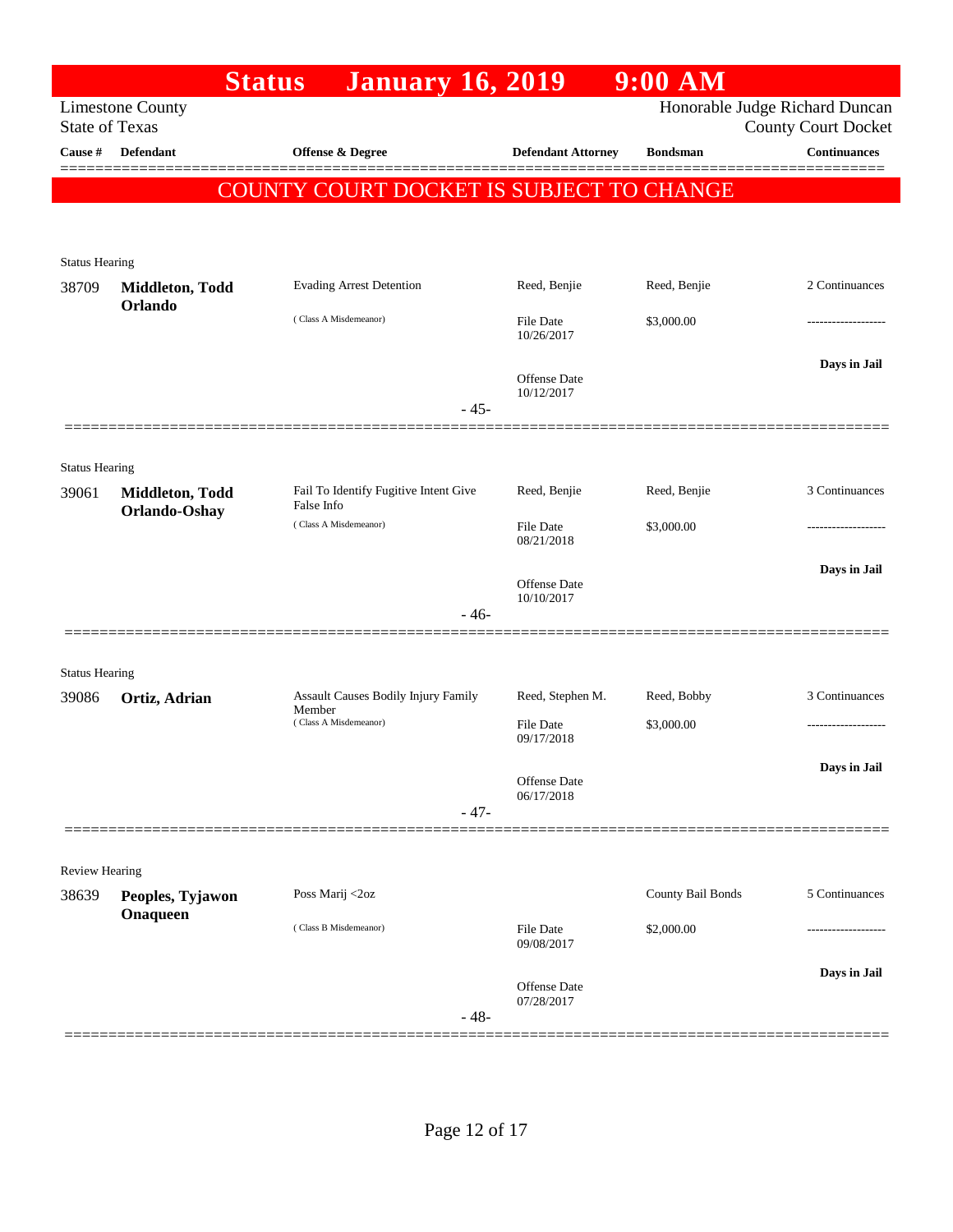|                                                  | <b>Status</b>         | <b>January 16, 2019</b>                                                    |        |                                         | $9:00$ AM                         |                                                              |
|--------------------------------------------------|-----------------------|----------------------------------------------------------------------------|--------|-----------------------------------------|-----------------------------------|--------------------------------------------------------------|
| <b>Limestone County</b><br><b>State of Texas</b> |                       |                                                                            |        |                                         |                                   | Honorable Judge Richard Duncan<br><b>County Court Docket</b> |
| Cause #                                          | <b>Defendant</b>      | <b>Offense &amp; Degree</b>                                                |        | <b>Defendant Attorney</b>               | <b>Bondsman</b>                   | <b>Continuances</b>                                          |
|                                                  |                       | COUNTY COURT DOCKET IS SUBJECT TO CHANGE                                   |        |                                         |                                   |                                                              |
|                                                  |                       |                                                                            |        |                                         |                                   |                                                              |
| <b>Review Hearing</b>                            |                       |                                                                            |        |                                         |                                   |                                                              |
| 38140                                            | Perkins, Anna Sharp   | Driving W/Lic Inv W/Prev                                                   |        | Reed, Benjie                            |                                   | 24 Continuances                                              |
|                                                  |                       | Conv/Susp/W/O Fin Res<br>(Class B Misdemeanor)                             |        | <b>File Date</b><br>08/23/2016          |                                   |                                                              |
|                                                  |                       |                                                                            | $-49-$ | Offense Date<br>10/13/2015              |                                   | Days in Jail                                                 |
|                                                  |                       |                                                                            |        |                                         |                                   |                                                              |
| <b>Status Hearing</b>                            |                       |                                                                            |        |                                         |                                   |                                                              |
| 39104                                            | Radke, Taylor Ann     | Poss Cs Pg $3 < 28g$<br>(Class A Misdemeanor)                              |        | Sanders, Raymond L.<br><b>File Date</b> | Freebird Bail Bonds<br>\$5,000.00 | 2 Continuances                                               |
|                                                  |                       |                                                                            |        | 10/10/2018                              |                                   |                                                              |
|                                                  |                       |                                                                            |        | <b>Offense Date</b><br>06/06/2018       |                                   | Days in Jail                                                 |
|                                                  |                       |                                                                            | $-50-$ |                                         |                                   |                                                              |
| <b>Status Hearing</b>                            |                       |                                                                            |        |                                         |                                   |                                                              |
| 39127                                            | Reyes, Angela Heather | Driving W/Lic Inv W/Prev<br>Conv/Susp/W/O Fin Res<br>(Class B Misdemeanor) |        | Latray, Michelle J.                     | County Bail Bonds                 | 1 Continuances                                               |
|                                                  |                       |                                                                            |        | <b>File Date</b><br>10/24/2018          | \$2,000.00                        | ------------------                                           |
|                                                  |                       |                                                                            |        |                                         |                                   | Days in Jail                                                 |
|                                                  |                       |                                                                            |        | Offense Date<br>08/25/2018              |                                   |                                                              |
|                                                  |                       |                                                                            | $-51-$ |                                         |                                   |                                                              |
| <b>Status Hearing</b>                            |                       |                                                                            |        |                                         |                                   |                                                              |
| 38856                                            | Reyes, Rosario Renea  | Driving While Intoxicated                                                  |        | Reed, Benjie                            | County Bail Bonds                 | 9 Continuances                                               |
|                                                  |                       | (Class B Misdemeanor)                                                      |        | File Date<br>03/12/2018                 | \$2,000.00                        |                                                              |
|                                                  |                       |                                                                            |        | Offense Date<br>02/18/2018              |                                   | Days in Jail                                                 |
|                                                  |                       |                                                                            | $-52-$ |                                         |                                   |                                                              |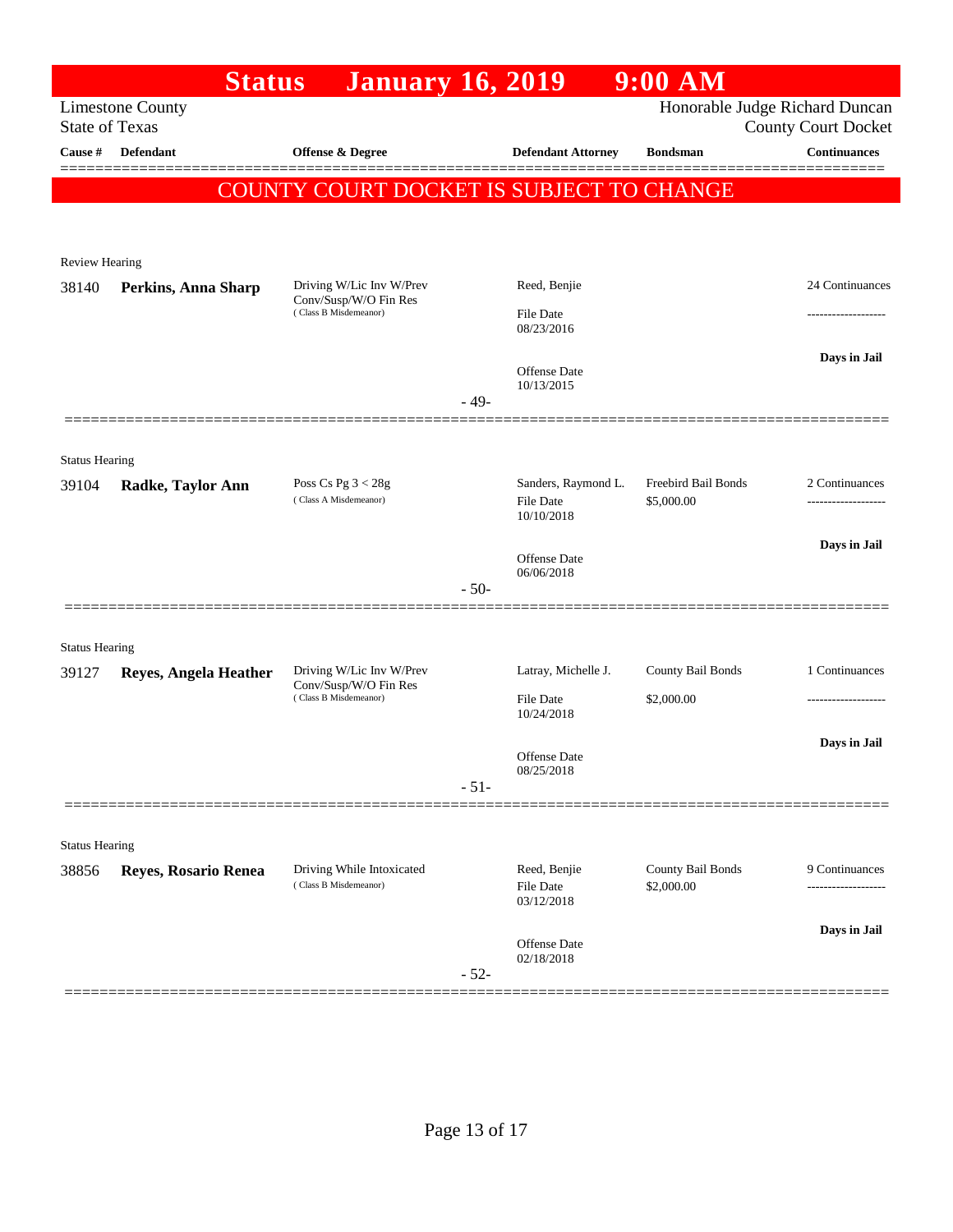|                       | <b>Status</b>               | <b>January 16, 2019</b>                           |                                                | $9:00$ AM           |                                                              |
|-----------------------|-----------------------------|---------------------------------------------------|------------------------------------------------|---------------------|--------------------------------------------------------------|
| <b>State of Texas</b> | <b>Limestone County</b>     |                                                   |                                                |                     | Honorable Judge Richard Duncan<br><b>County Court Docket</b> |
| Cause #               | <b>Defendant</b>            | Offense & Degree                                  | <b>Defendant Attorney</b>                      | <b>Bondsman</b>     | <b>Continuances</b>                                          |
|                       |                             | COUNTY COURT DOCKET IS SUBJECT TO CHANGE          |                                                |                     |                                                              |
|                       |                             |                                                   |                                                |                     |                                                              |
| <b>Status Hearing</b> |                             |                                                   |                                                |                     |                                                              |
| 39137                 | Richardson, Justin<br>Lavar | Accident Involving Damage To<br>Vehicle>=\$200    |                                                | County Bail Bonds   | 1 Continuances                                               |
|                       |                             | (Class B Misdemeanor)                             | <b>File Date</b><br>10/29/2018                 | \$1,000.00          |                                                              |
|                       |                             | $-53-$                                            | Offense Date<br>10/09/2018                     |                     | 9 Days in Jail                                               |
|                       |                             |                                                   |                                                |                     |                                                              |
| <b>Status Hearing</b> |                             |                                                   |                                                |                     |                                                              |
| 39084                 | Rivera, Jonathan<br>Adam    | Poss Cs Pg $3 < 28g$                              | Reed, Justin                                   | Freebird Bail Bonds | 3 Continuances                                               |
|                       |                             | (Class A Misdemeanor)                             | File Date<br>09/05/2018                        | \$3,000.00          |                                                              |
|                       |                             |                                                   | <b>Offense Date</b>                            |                     | Days in Jail                                                 |
|                       |                             | $-54-$                                            | 06/06/2018                                     |                     |                                                              |
|                       |                             |                                                   |                                                |                     |                                                              |
| Theft By Check        |                             |                                                   |                                                |                     |                                                              |
| 38488                 | Smith, Tawakani             | Theft Prop >=\$100<\$750<br>(Class B Misdemeanor) | Reed, Benjie<br><b>File Date</b><br>05/09/2017 |                     | 14 Continuances                                              |
|                       |                             |                                                   | Offense Date<br>06/28/2016                     |                     | <b>104 Days in Jail</b>                                      |
|                       |                             | $-55-$                                            |                                                |                     |                                                              |
| <b>Status Hearing</b> |                             |                                                   |                                                |                     |                                                              |
| 38837                 | Smith, Tawakani             | Fail To Identify Fugitive Intent Give             | Reed, Benjie                                   | Reed, Benjie        | 7 Continuances                                               |
|                       |                             | False Info<br>(Class A Misdemeanor)               | File Date<br>02/23/2018                        | \$3,000.00          |                                                              |
|                       |                             | $-56-$                                            | Offense Date<br>02/14/2018                     |                     | 104 Days in Jail                                             |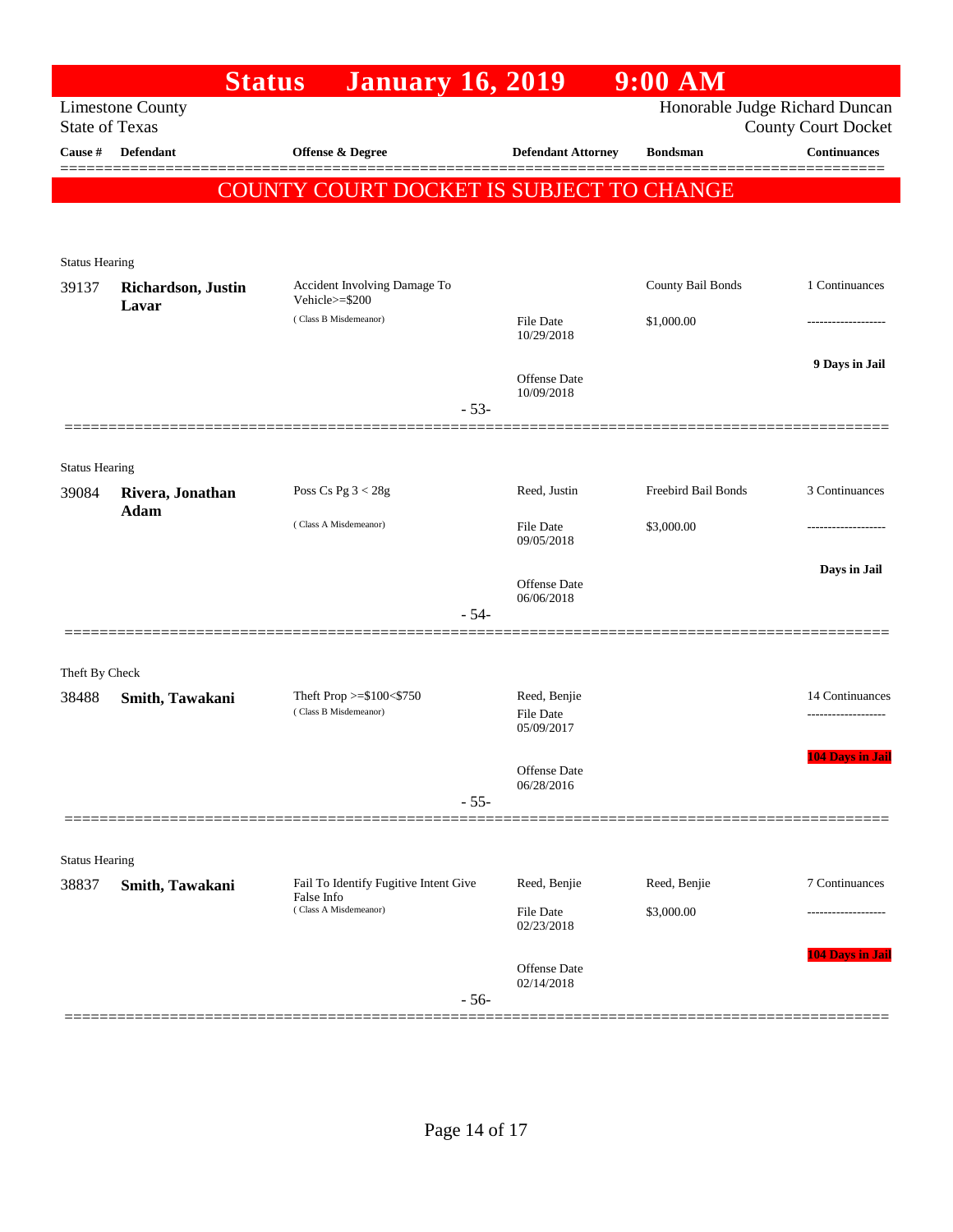|                                | <b>Status</b>                 | <b>January 16, 2019</b>                                  |                                                | $9:00$ AM                  |                                                              |
|--------------------------------|-------------------------------|----------------------------------------------------------|------------------------------------------------|----------------------------|--------------------------------------------------------------|
| <b>State of Texas</b>          | <b>Limestone County</b>       |                                                          |                                                |                            | Honorable Judge Richard Duncan<br><b>County Court Docket</b> |
| Cause #                        | <b>Defendant</b>              | Offense & Degree                                         | <b>Defendant Attorney</b>                      | <b>Bondsman</b>            | <b>Continuances</b>                                          |
|                                |                               | COUNTY COURT DOCKET IS SUBJECT TO CHANGE                 |                                                |                            |                                                              |
|                                |                               |                                                          |                                                |                            |                                                              |
|                                |                               |                                                          |                                                |                            |                                                              |
| <b>Status Hearing</b>          |                               |                                                          |                                                |                            |                                                              |
| 39162                          | <b>Thomas, Lester Lee</b>     | Theft Prop <\$100 W/Prev Convic<br>(Class B Misdemeanor) | Reed, Justin<br><b>File Date</b><br>11/16/2018 | Reed, Justin<br>\$1,500.00 | 1 Continuances                                               |
|                                |                               |                                                          | <b>Offense Date</b>                            |                            | Days in Jail                                                 |
|                                |                               | $-57-$                                                   | 07/10/2018                                     |                            |                                                              |
|                                |                               |                                                          |                                                |                            |                                                              |
| <b>Status Hearing</b>          |                               |                                                          |                                                |                            |                                                              |
| 39108                          | <b>Walker, Ladarrion</b>      | Poss Marij <2oz                                          |                                                | County Bail Bonds          | 2 Continuances                                               |
|                                | <b>Vonte</b>                  | (Class B Misdemeanor)                                    | <b>File Date</b><br>10/10/2018                 | \$2,500.00                 |                                                              |
|                                |                               |                                                          |                                                |                            | Days in Jail                                                 |
|                                |                               |                                                          | <b>Offense Date</b><br>09/20/2018              |                            |                                                              |
|                                |                               | $-58-$                                                   |                                                |                            |                                                              |
|                                |                               |                                                          |                                                |                            |                                                              |
| <b>Status Hearing</b><br>38653 | <b>Willis, Kendrick Deray</b> | Driving W/Lic Inv W/Prev                                 |                                                | <b>Budget Bail Bonds</b>   | 8 Continuances                                               |
|                                |                               | Conv/Susp/W/O Fin Res<br>(Class B Misdemeanor)           | <b>File Date</b>                               | \$2,000.00                 |                                                              |
|                                |                               |                                                          | 09/18/2017                                     |                            |                                                              |
|                                |                               |                                                          | Offense Date                                   |                            | Days in Jail                                                 |
|                                |                               | $-59-$                                                   | 07/28/2017                                     |                            |                                                              |
|                                |                               |                                                          |                                                |                            |                                                              |
| Review Hearing                 |                               |                                                          |                                                |                            |                                                              |
| 38124                          | <b>Wimberly, Toryee</b>       | Driving W/Lic Inv W/Prev<br>Conv/Susp/W/O Fin Res        | Latray, Michelle J.                            | Personal Bond              | 11 Continuances                                              |
|                                | <b>David</b>                  | (Class B Misdemeanor)                                    | File Date<br>08/16/2016                        | \$2,000.00                 | ---------------                                              |
|                                |                               |                                                          |                                                |                            | Days in Jail                                                 |
|                                |                               | $-60-$                                                   | Offense Date<br>04/30/2016                     |                            |                                                              |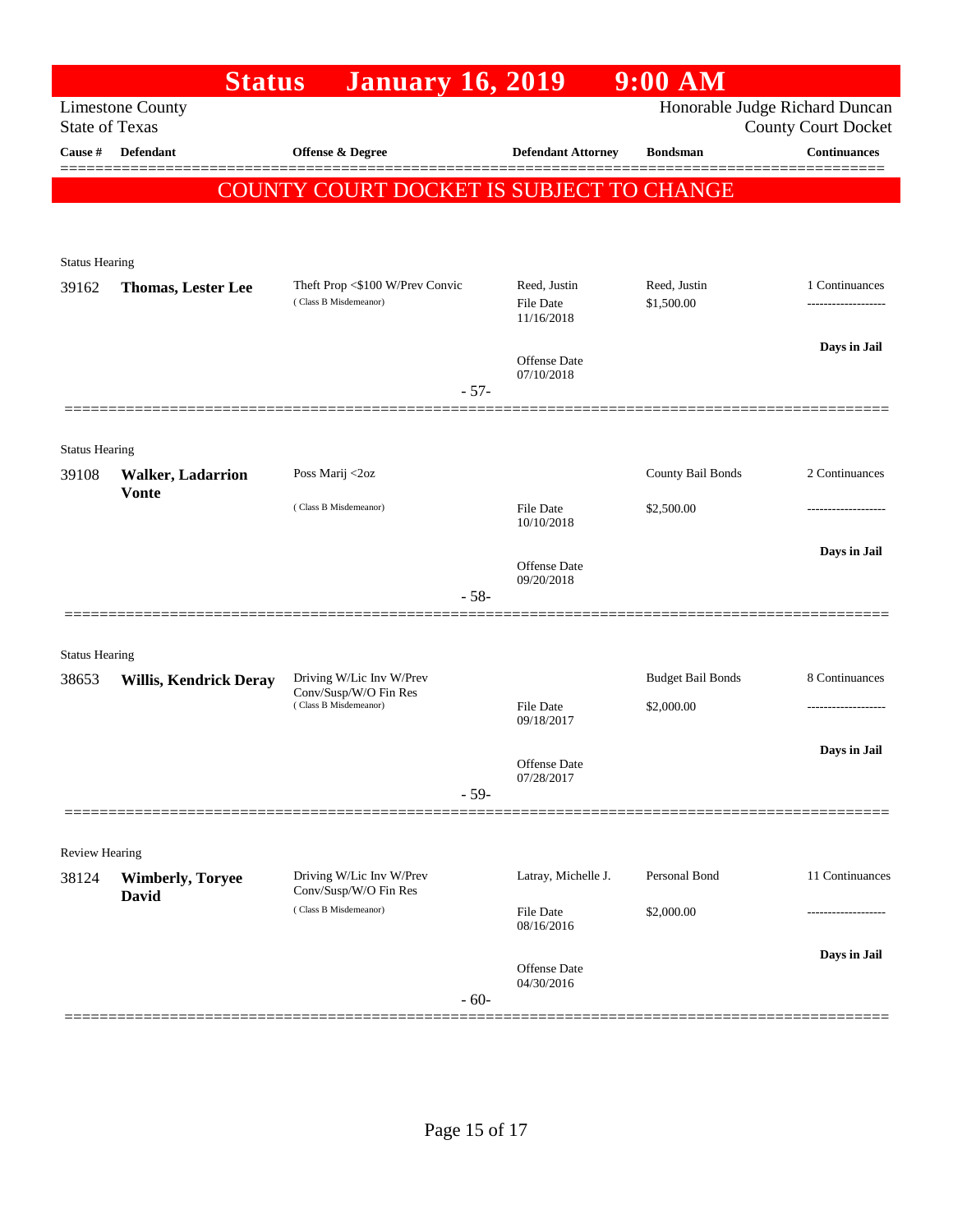|                       | <b>Status</b>                           | <b>January 16, 2019</b>                           |                                   | $9:00$ AM          |                                                              |
|-----------------------|-----------------------------------------|---------------------------------------------------|-----------------------------------|--------------------|--------------------------------------------------------------|
| <b>State of Texas</b> | <b>Limestone County</b>                 |                                                   |                                   |                    | Honorable Judge Richard Duncan<br><b>County Court Docket</b> |
| Cause #               | <b>Defendant</b>                        | Offense & Degree                                  | <b>Defendant Attorney</b>         | <b>Bondsman</b>    | Continuances                                                 |
|                       |                                         | COUNTY COURT DOCKET IS SUBJECT TO CHANGE          |                                   |                    |                                                              |
|                       |                                         |                                                   |                                   |                    |                                                              |
| Review Hearing        |                                         |                                                   |                                   |                    |                                                              |
| 38274                 | <b>Wimberly, Toryee</b>                 | Bail Jumping And Fail To Appear                   | Latray, Michelle J.               | Personal Bond      | 11 Continuances                                              |
|                       | <b>David</b>                            | (Class A Misdemeanor)                             | <b>File Date</b><br>12/02/2016    | \$1,000.00         |                                                              |
|                       |                                         |                                                   | Offense Date<br>11/22/2016        |                    | Days in Jail                                                 |
|                       |                                         | $-61-$                                            |                                   |                    |                                                              |
| Review Hearing        |                                         |                                                   |                                   |                    |                                                              |
| 38405                 | <b>Wimberly, Toryee</b><br><b>David</b> | Driving W/Lic Inv W/Prev<br>Conv/Susp/W/O Fin Res | Latray, Michelle J.               | Personal Bond      | 11 Continuances                                              |
|                       |                                         | (Class B Misdemeanor)                             | <b>File Date</b><br>03/17/2017    | \$1,000.00         |                                                              |
|                       |                                         |                                                   | Offense Date<br>02/26/2017        |                    | Days in Jail                                                 |
|                       |                                         | $-62-$                                            |                                   |                    |                                                              |
| <b>Review Hearing</b> |                                         |                                                   |                                   |                    |                                                              |
| 38449                 | <b>Wimberly, Toryee</b><br>David        | Bail Jumping And Fail To Appear                   | Latray, Michelle J.               | AA Best Bail Bonds | 11 Continuances                                              |
|                       |                                         | (Class A Misdemeanor)                             | <b>File Date</b><br>04/25/2017    | \$3,000.00         | -----------------                                            |
|                       |                                         |                                                   | Offense Date                      |                    | Days in Jail                                                 |
|                       |                                         | $-63-$                                            | 04/06/2017                        |                    |                                                              |
|                       |                                         |                                                   |                                   |                    |                                                              |
| Review Hearing        |                                         |                                                   |                                   |                    |                                                              |
| 38450                 | <b>Wimberly, Toryee</b><br><b>David</b> | Bail Jumping And Fail To Appear                   | Latray, Michelle J.               | AA Best Bail Bonds | 11 Continuances                                              |
|                       |                                         | (Class A Misdemeanor)                             | <b>File Date</b><br>04/25/2017    | \$3,000.00         |                                                              |
|                       |                                         | $-64-$                                            | <b>Offense Date</b><br>04/19/2017 |                    | Days in Jail                                                 |